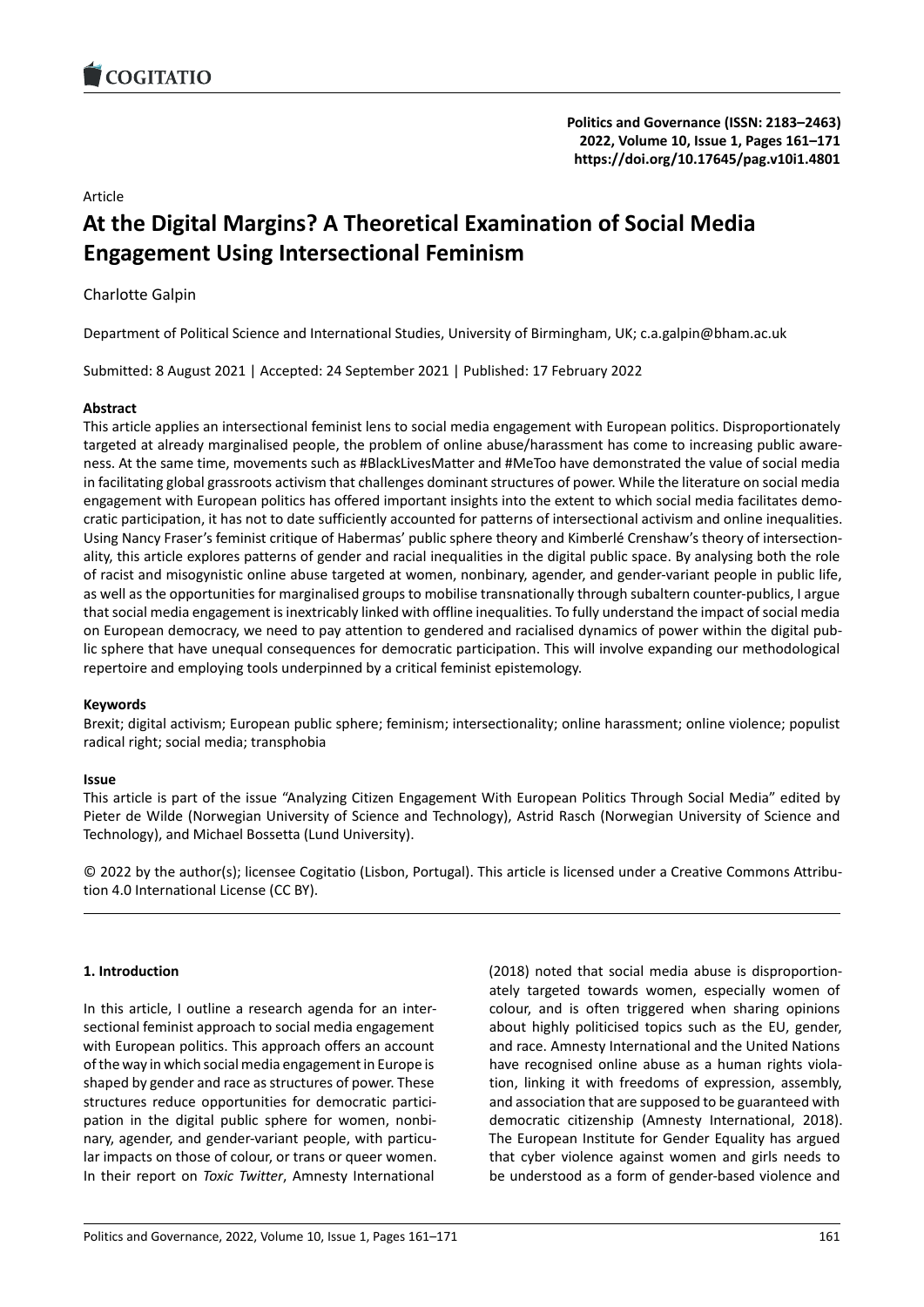#### **LOGITATIO**

addressed at an EU level (European Institute for Gender Equality, 2017).

[My starting poin](https://www.cogitatiopress.com)t for this article is that, despite increasing public attention to the role of social media platforms in facilitating online abuse, mainstream schol‐ arship on this topic has largely overlooked such patterns of gender inequality in the digital sphere, stemming from a lack of engagement with feminist theory. Following Nicola J. Smith and Donna Lee, theories of gender and sexuality have been "written out" of political science compared with other social sciences disciplines (Smith & Lee, 2015, p. 50; see also Kantola & Lombardo, 2017). Within EU studies, feminist scholars have observed not just the way in which the field renders invisible "the per‐ spectives and experiences of anyone other than White cisgender men" (Guerrina et al., 2018, p. 254), but also the way in which it shapes and reifies political and social hierarchies. Social media scholars have recognised the possibility of exclusion and "uncivil" behaviour as well as the challenges of online filter bubbles for demo‐ cratic legitimacy. At the same time, they have also ana‐ lysed the new and inclusive opportunities for transna‐ tional democratic engagement with European politics afforded by social media platforms (see e.g., Barisione & Michailidou, 2017; Bossetta et al., 2018; Brändle et al., 2021; Roose et al., 2017). Yet, these challenges and opportunities of social media are generally discussed in isolation from the gendered and racialised structures of power that underpin them. A feminist approach, then, aims to "challenge strategic silences" in mainstream ana‐ lysis of social media engagement that "keep traditionally marginal groups…on the periphery" of European politics (Guerrina et al., 2018, p. 254).

Feminist analysis can, however, bring with it its own exclusions (Kantola & Lombardo, 2017, p. 335). Intersectionality is an approach that highlights the mul‐ tiple oppressions faced by women of colour. In elucidat‐ ing her concept of intersectionality, Kimberlé Crenshaw argues that Black women have been "theoretically erased" in the conceptualisation of oppression within "single‐axis frameworks" of either gender, race, or class (Crenshaw, 1989, p. 139). While the term originated in Black feminist US legal scholarship in the late 1980s, it describes, as Moya Bailey notes, "a concept that Black feminists have discussed since our earliest preserved writings, speeches, and poetry" (Bailey, 2021). The prob‐ lem of racist and xenophobic online hate speech has started to be addressed at an international level: In 2016 the EU, for example, introduced a Code of Conduct on Countering Illegal Hate Speech Online (European Commission, 2016) that was agreed with major social media companies. Intersectionality, however, acknowl‐ edges the differences not just between but also within groups, drawing attention to the experiences of women and nonbinary, agender, and gender‐variant people of colour who do not just experience racism and sexism simultaneously, but a combination of oppressions that is greater than the sum of its parts (Crenshaw, 1989, p. 140). In more recent scholarship, intersectionality has been expanded to encompass a wider range of categories such as sexuality, religion, ethnicity, and ability that are, according to Patricia Hill Collins, "best understood in rela‐ tional terms rather than in isolation from one another" (Collins, 2015, p. 14). Despite a wide range of intersec‐ tional studies from the US context and feminist cultural and media studies (see e.g., Brown et al., 2017; Jane, 2014; Kanai & McGrane, 2020; Sobande, 2020), litera‐ ture on social media engagement with European politics has skimmed over the topic of intersectional experiences of social media.

To understand the conditions under which citizens engage in European politics on social media, we there‐ fore need to consider the online experiences of already marginalised groups, and their wider consequences for European democracy. I argue that this task has several dimensions: (a) engaging with feminist critiques of pub‐ lic sphere theory; (b) applying intersectional theory to consider inclusiveness not just in terms of transnational communication but also gender, racial, and sexual diver‐ sity; and (c) considering the online sphere as inextricably linked to the offline sphere. To do this I draw on both Nancy Fraser's feminist critique of Habermas' pub‐ lic sphere theory (Fraser, 1992) and Kimberlé Crenshaw's theory of intersectionality (Crenshaw, 1989, 1991). I then explore two key themes: online abuse as "participatory inequality" and "subaltern counter‐publics" as potential spaces of resistance using empirical examples primar‐ ily from the UK and Germany. These examples relate to EU/Brexit debates as well as broader transnational issues that are likely to appear simultaneously across European national public spheres (Bossetta et al., 2017, p. 71). I argue that, in order to fully understand the opportuni‐ ties and challenges arising from social media for democ‐ racy, an intersectional approach to citizens' engagement is required that pays attention to gendered and racialised dynamics of power within the digital public sphere that have unequal consequences.

Some brief content notes: Firstly, I cite examples of misogynistic and racist abuse directed at women in European public life. Taking on board Emma A. Jane's argument that there has been a "tyranny of silence" within academic literature about the sexually violent discourse directed at individuals on social media (Jane, 2014, p. 533), I provide uncensored quotes. While these may be shocking to read, I am quoting messages pur‐ posefully cited by the recipients themselves. In so doing I hope that I have honoured the agency of these women who have spoken publicly about their experiences of online abuse. Secondly, in line with intersectional femi‐ nism's recognition of difference, I seek to avoid a reifi‐ cation of the binary gender categories of "woman" and "man." In this article, I have adopted Moya Bailey's phrase of "women, nonbinary, agender, and gender‐ variant folks" (Bailey, 2021) to recognise that not only women experience gender‐based oppression but also anyone who falls outside the dominant gender binary.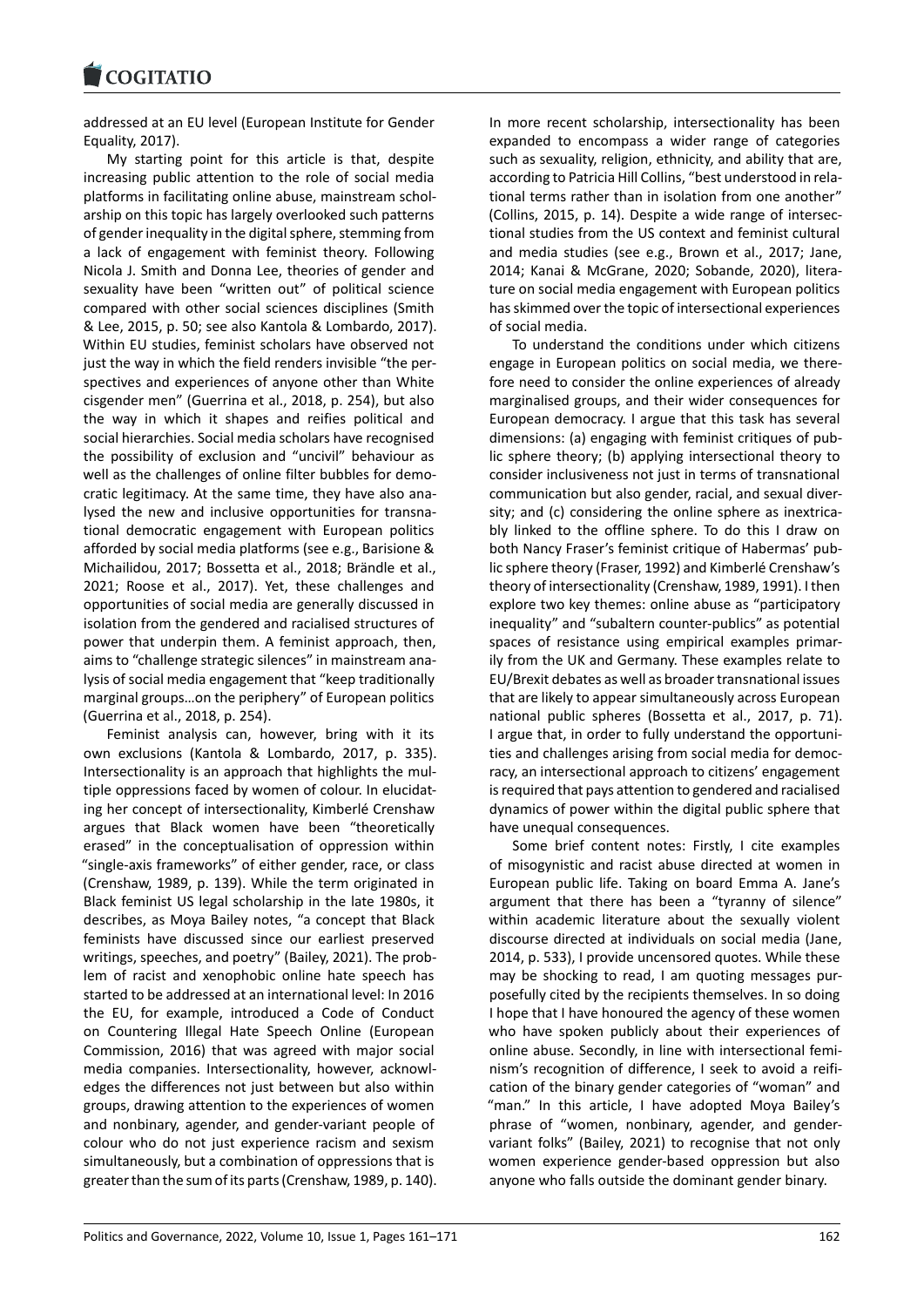### **2. Social Media Engagement and Intersectional [Feminist Theory](https://www.cogitatiopress.com)**

### *2.1. Social Media and European Democracy*

There is a wide literature on social media engagement with European/EU politics that has contributed important, in‐depth analyses of the impact of social media on European democracy. Yet, few studies explicitly theorise the way in which gender and race shape this engagement. Resting upon normative theories of the public sphere (Habermas, 1984, 1999), social media is conceptualised as a digital public sphere that now plays a key role in transnational democratic participation in European poli‐ tics (see e.g., Barisione & Michailidou, 2017; Michailidou et al., 2014). Mauro Barisione and Asimina Michailidou, for example, see social media "both as a public space for opinion expression and formation and as a resource for citizen mobilisation and collective action" (Barisione & Michailidou, 2017, p. 8). Particularly for young vot‐ ers or "ordinary citizens" the internet is understood to be an opportunity for engagement in public debates as well as for political activism (Michailidou et al., 2014, p. 17). According to Michael Bossetta et al., social media carries a "participatory promise" by helping users develop political knowledge and mobilise in new ways outside the formal political and mainstream media arena (Bossetta et al., 2017, p. 54). Such participation is consid‐ ered crucial for political legitimacy, both at the EU and national level. Social media is seen as having facilitated a "social media demos" that "exerts unprecedented power" within the EU (Barisione & Michailidou, 2017, p. 9) through a more critical debate about European pol‐ itics and policy.

These rather optimistic accounts of the digital pub‐ lic sphere have, however, also been met with more crit‐ ical analyses. Literature on social media engagement in Europe has focused on the damaging impact of so‐called "filter bubbles" or "echo chambers" in which people build largely closed spaces of communication (Flaxman et al., 2016). Such spaces result in "disrupted" public spheres and declining trust in institutions (Bennett & Pfetsch, 2018). For example, significant ideological and largely nationally‐contained cleavages were found within pro‐EU and Eurosceptic party networks on Twitter (Heft et al., 2017). I agree with Michailidou et al. that a straight‐ forward delineation of social media as "facilitating or constraining political action" (Michailidou et al., 2014, p. 31) is difficult given the dynamics of online communi‐ cation. Yet, I argue that an intersectional approach that explicitly addresses the experiences of especially Black, migrant, minority, and trans women, as well as nonbi‐ nary, agender and gender‐variant people, is essential for understanding democracy in the social media age. This would help to better capture the exclusions and oppor‐ tunities of social media not just for citizens in general, but for the most marginalised groups. In this way, we can more fully assess the extent of not just the "participa‐ tory promise" (Bossetta et al., 2017) of social media as an open and equal space for debate about European pol‐ itics but also its "emancipatory potential" (Fraser, 1992; Habermas, 1999).

# *2.2. The Digital Public Sphere and Intersectional Feminist Critiques*

An intersectional feminist approach unpacks several dominant binaries within the literature: a pub‐ lic/private binary, a national/transnational binary, and an online/offline binary. Firstly, the idea of social media as a space for public deliberation and collective European will‐formation rests upon a traditional distinc‐ tion between the public and private spheres that repro‐ duces long‐standing gendered hierarchies and exclu‐ sions. According to Nancy Fraser, public opinion can be considered legitimate to the extent that it is inclusive— "open to all with a stake in the outcome" as well as guaranteeing participatory parity—offering participants "roughly equal chances to state their views" (Fraser, 2007, p. 61). Yet, she argues, Habermas' theory of the public sphere violates that principle, as it is predicated on a separation between the "public" domain of work and politics, from the "private" domain of family and intimacy. This has come to denote the "hegemonic mode of domination" (Fraser, 1992, p. 62) underpinning modern capitalist societies, situating bourgeois (white) women outside of citizenship and in the home (working class women especially of colour were nevertheless expected to work, often in the private sphere, to facilitate this). The public/private dichotomy is underpinned by a ratio‐ nal/emotional and mind/body divide that originated, as Charlotte Hooper notes, in an Enlightenment "fantasy of disembodiment" that strove for a separation of reason from the vulgarities of physicality, emotions, and desires (Hooper, 2000, p. 39).

While Fraser's work calls upon feminists to analy‐ se gender "as one axis of inequality among others" (1989, p. 12), she has not explicitly used intersection‐ ality. Intersectionality, as Patricia Hill Collins argues, is first and foremost interested in the intersecting structures of power that create "complex social inequalities that are organized via unequal material realities and dis‐ tinctive social experiences for people who live within them" (Collins, 2015, p. 14). Crenshaw identifies three distinct forms of intersectionality: (a) structural, i.e., the different socio‐economic and institutional locations of women of colour (Crenshaw, 1991, p. 1250), (b) polit‐ ical, the marginal location of women of colour within both anti-racist and feminist interest groups, and (c) representational, the way in which women of colour are rep‐ resented through dominant cultural narratives of race and gender (Crenshaw, 1991, p. 1283). Intersectionality matters for the public sphere: While the private sphere was reserved for bourgeois white women who were con‐ sidered capable of feeling, it was the denial of Black people's humanness altogether that served to justify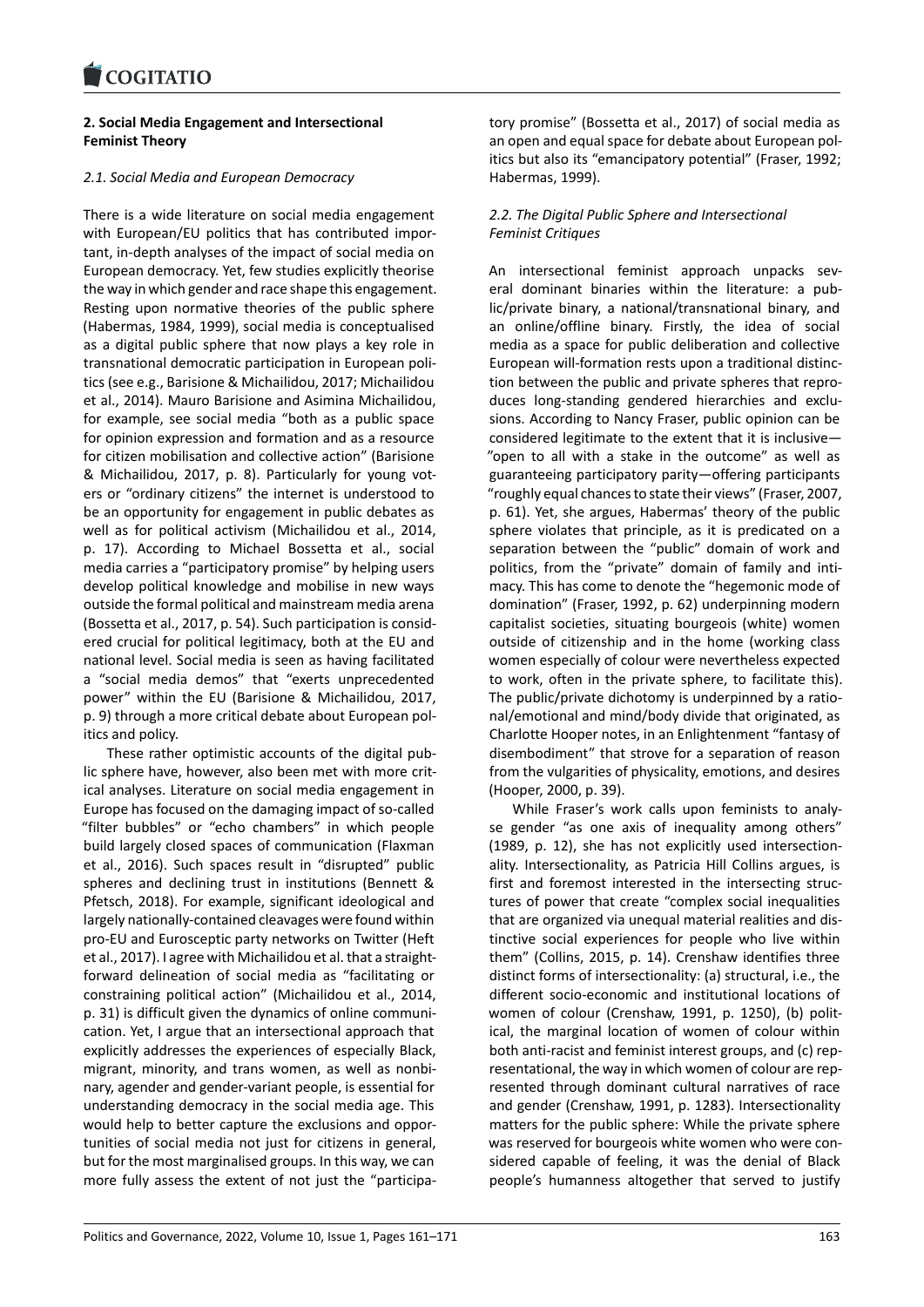#### **LOGITATIO**

the European colonial project and the enslavement of [African people \(Phipp](https://www.cogitatiopress.com)s, 2021, p. 87).

Secondly, then, intersectional analysis can help to understand social media's role in facilitating inclusive public deliberation about European politics in a way that recognises the diversity of contemporary Europe (Siim, 2012, p. 4). Social media facilitates cross‐border politi‐ cal communication as part of its "transnational promise" (Bossetta et al., 2017, p. 54), expected to connect citi‐ zens "across national borders and political levels" within a European digital public sphere (De Wilde et al., 2014, p. 3). Yet, following Gurminder K. Bhambra, the focus on diversity *between* EU member states should not be pri‐ oritised over the multicultural diversity *within* them that has resulted from European colonialism (Bhambra, 2015, p. 192). For Fraser, a legitimate transnational public develops under the "all‐affected" principle in which peo‐ ple come together to debate issues relevant to them not because of formal citizenship but because their lives are all affected by the same national, transnational or supra‐ national structures (Fraser, 2007, p. 63). Intersectionality therefore asks: To what extent are women, nonbi‐ nary, agender, and gender‐variant people, especially trans women and those of migrant and minority back‐ grounds, able to participate in social media debates about European politics? This question extends our ana‐ lysis beyond the concepts of functional or geographical inclusiveness (see e.g., Roose et al., 2017) to include patterns of domination, subordination, and empower‐ ment in a way that centres traditionally marginalised people as agents rather than (often invisible) objects of European politics.

Finally, intersectional feminist theory helps us to understand people engaging in public debates on social media as embodied, with offline lives and experiences. Existing literature on social media engagement with European politics has implicitly constructed an artificial binary between the "online" and "offline" spheres that also reproduces the mind/body divide. Disembodied internet users engaging in "rational" debate are imagined separately from offline structures of privilege and exclusion. Instead, Beth E. Kolko et al. call upon us to consider the "situatedness of the disembodied cyber‐ self" (Kolko et al., 2000, p. 6). which, Francesca Sobande notes, is "always tethered to, and, by, different geogra‐ phies and their borders and boundaries" (Sobande, 2020, p. 106). While to a certain extent social media allows for anonymity and invisibility, users also cannot "log in and simply shrug off a lifetime of experiencing the world from specific identity-related perspectives" (Kolko et al., 2000, p. 6). It is this separation of the offline and online spheres, Tegan Zimmerman argues, that both silences marginalised groups online and overlooks the possibilities for intersectional activism on social media (Zimmerman, 2017, p. 58).

In the following, I demonstrate the way in which analysing the online abuse of women and the possibilities for subaltern digital counter‐publics sheds light

on the extent to which social media as digital public spheres inhibit or facilitate "inclusiveness" and "partici‐ patory parity" as essential for a democratic transnational public sphere (Fraser, 1992, 2007).

# **3. Online Abuse as Participatory Inequality**

Social media has been imagined as a space where "every‐ body is invited to participate" in European politics (see e.g., Roose et al., 2017, p. 271). This conception of social media follows from Habermas' argument that open access to the public sphere can be ensured by "disregard‐ ing" differences in status and coming together in debate as equals (1999, p. 50). Despite formal inclusion, women, nonbinary, agender and gender‐variant folks, people of colour, and other marginalised groups face informal exclusions due to a "masculine" style of deliberation that results in silencing, preventing them from "participating as peers" (Fraser, 1992, p. 60). The interrupting, ignor‐ ing, mishearing, or dismissing of women's contributions demonstrates that public deliberation "can serve as a mask for domination" in which social inequalities are not "bracketed" but shape people's opportunities to partici‐ pate (Fraser, 1992, p. 64). Scholars have acknowledged that online debates about European politics often do not conform to "deliberative" standards of argumentation, often including "uncivil" and derogatory comments and unrepresentative, mostly male users (Chen & Pain, 2017; Galpin & Trenz, 2019; Southern & Harmer, 2019). Such comments are juxtaposed with "civic" styles of engage‐ ment that respect generally accepted rules of good behaviour and are discounted as activity not reaching the standards of citizenship practice (Bossetta et al., 2017, p. 60). From a feminist perspective, however, the nature of such "non‐civic" participation matters for how the dig‐ ital public sphere relates to intersecting "offline" inequal‐ ities (Zimmerman, 2017, p. 62), resulting in unequal con‐ sequences for online democratic engagement.

Women, nonbinary, agender, and gender‐variant people experience gendered forms of online abuse that inhibit their opportunities for engaging with European politics. While cis men also experience online harassment, people of marginalised genders receive messages that are misogynistic in nature and that objectify or sexualise them, replicating and multiplying experiences also faced in the "real" world (Hackworth, 2018, p. 52). Social media users come together not only to reason, learn, and debate about European politics, but also, as Jane highlights, to oppress and injure in particularly gendered ways (Jane, 2014, p. 539). Rape threats, she notes, have become the "modus operandi" for criticising women in public life (Jane, 2014, p. 535). Ahead of the 2019 European elections, the United Kingdom Independence Party (UKIP) was criticised for selecting the prominent anti‐feminist and far‐right YouTuber Carl Benjamin (known as Sargon of Akkad) as a candidate. In response to her campaigns against online misogyny, Benjamin had in 2016 tweeted UK Labour MP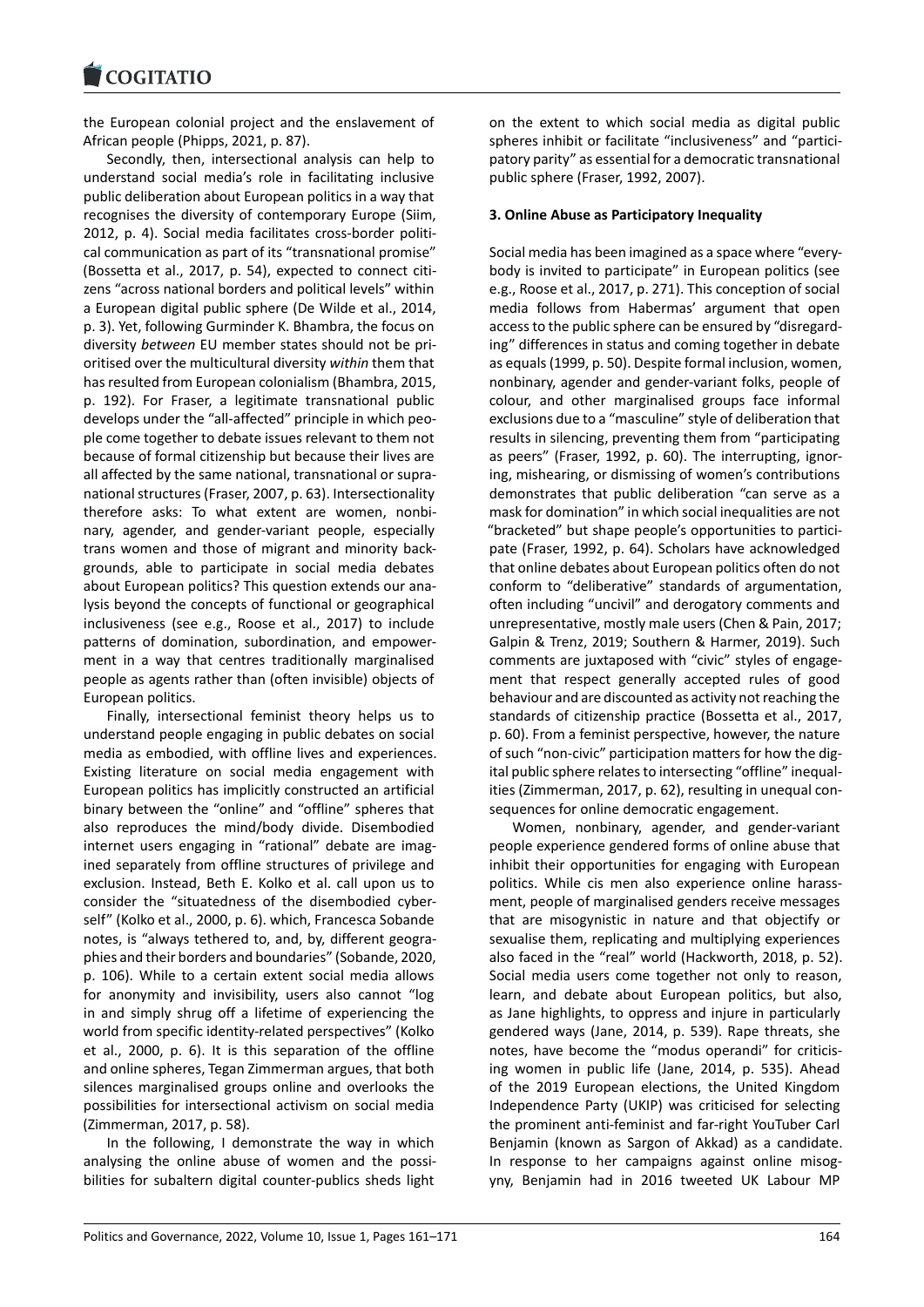Jess Phillips that he "wouldn't even rape" her, clarify‐ [ing in a new video in](https://www.cogitatiopress.com) 2019 that "with enough pressure, I might cave" (Syal, 2019). A number of women MPs such as former Conservative (later ChangeUK) Anna Soubry reported receiving extreme and often sexually violent abuse and death threats while participating in Brexit debates such as "lol get jo coxed you old bint," referring to the Labour MP Jo Cox who was assassinated during the 2016 EU referendum ("MP Anna Soubry," 2016; Walker, 2017). Online messages also translated into verbal and physical harassment on the street. As I have argued else‐ where in an account of my own experience of sexual harassment following a public lecture, sexualised violence symbolically reduces women in the public sphere to their bodies, transporting them out of the public arena into the private sphere of sexuality (Galpin, 2020).

Representational intersectionality draws attention to the way in which online harassment is "multilayered in nature" and experienced differently by women of colour, trans women, and people of other marginal‐ ized genders (Hackworth, 2018, p. 56). Such experiences cannot be studied in isolation: Harassment of women of colour typically draws on dominant stereotypes of Black or minority women, while harassment of trans and queer people will often be homophobic or transphobic in nature (Hackworth, 2018, p. 58). The Black Labour MP Diane Abbott has been found to receive almost half of all Twitter abuse directed at women MPs (Amnesty International, 2018, p. 17). Abbott has recounted death and rape threats, messages describing her as an "ugly fat black bitch," and countless uses of the N‐word (Parliament TV, 2017). Gina Miller, the Black British busi‐ nesswoman and campaigner who successfully took the British government to court over its plans to trigger Article 50 of the Lisbon Treaty without parliament's con‐ sent, has reported threats of death, gang rape, and dehu‐ manising racist slurs that, for example, described her as "just an ugly ape who needs whipping into obedience" and threatened that a "Jo Cox killing would be too good for you" (Anthony, 2018). Jewish women such as Labour (later ChangeUK/Liberal Democrat) MP Luciana Berger, have also been subject to violent anti-Semitic abuse-Berger received messages calling her a "vile fifth colum‐ nist," an "agent for a foreign power" and "Zionist scum" (Urwin, 2020). As a form of representational intersection‐ ality, such examples demonstrate the way in which racist violence intersects with misogyny for women of colour and religious minorities engaging in European politics to reproduce specific discriminatory tropes. While white women MPs are symbolically removed from the public into the private, Black, Asian, Jewish, and Muslim women are dehumanised altogether.

The problem of online violence against women is not limited to the UK, but has been documented across Europe particularly in the context of immigration debates. Abusive discourses involving sexism/misogyny and racism are likely to be situated within national and transnational contexts (Siim, 2014, p. 118). For example, the Afro‐German writer and anti‐racist activist Jasmina Kuhnke was forced to move her entire family in 2021 as a result of having her address published online (known as being "doxxed") in a video involving death threats and racist images of her portrayed as an ape (Straatmann, 2021). Sawsan Chebli, a German Social Democrat politi‐ cian, has also spoken of receiving extreme misogynis‐ tic and racist abuse, often orchestrated by the far‐right party Alternative for Germany (AfD) and particularly after contributing to debates about the #MeToo move‐ ment (Kiesel, 2017). While the quote above sent to Miller reproduces a common trope about Black women as sub‐ ject to the control and punishment of white men (Bailey, 2021), messages received by Kuhnke such as "You gotta ask yourself, how did she squeeze those brats out of that scrawny junkie‐arse?," "be thankful we brought you out of the jungle, you dirty creature!" and "get the slave-trader there and let him take her away" (my translations) indicate the links between online abuse, misogyny, and wider discourses of European colonialism. Abuse directed at Black and minority women therefore uses dehumanising and derogatory images and stereotypes that result in them being "uniquely denigrated because of their gender and race" (Bailey, 2021).

Social media companies have developed limited poli‐ cies on hate speech and harassment, while users' access to justice and protection depends on national legislation that diverges across Europe. The UK has used the 2003 Communications Act to prosecute some of the most violent offenders, such as the businessman Viscount Phillips who offered £5,000 for Gina Miller's death in a Facebook post using racist slurs. Germany has legis‐ lated against social media companies directly through the 2017 *Netzwerkdurchsetzungsgesetz*—the Network Enforcement Act, or "Facebook Act" that requires social media companies to take more effective action against hate speech. While the law has been criticised for threatening free speech, such legal measures also conceptu‐ alise online violence as individual acts rather than organ‐ ised "networked misogyny" (Bratich & Banet‐Weiser, 2019). Structural intersectionality also shapes the type of support and response one will receive from the author‐ ities (Crenshaw, 1991). Jasmina Kuhnke has recounted that, after turning to the police for protection when strangers started to turn up at her door, she was refused help on the grounds that there was no evidence of a threat. A YouTuber, incidentally a former policeman, who had targeted Sawsan Chebli was exonerated in court on the grounds of "free speech" for describing her as, amongst other things, an "Islamic talking doll" ("Bittere Nachricht für alle," 2020). Moves to address misogyny as a hate crime through the criminal justice system (see e.g., Scott, 2020) risks therefore taking the form of white fem‐ inism that fails to consider the impact of increased polic‐ ing on people of colour.

Such abuse is a form of gender‐based and racial violence that intends to exclude certain bodies from democratic debate. Kirsti K. Cole has argued that online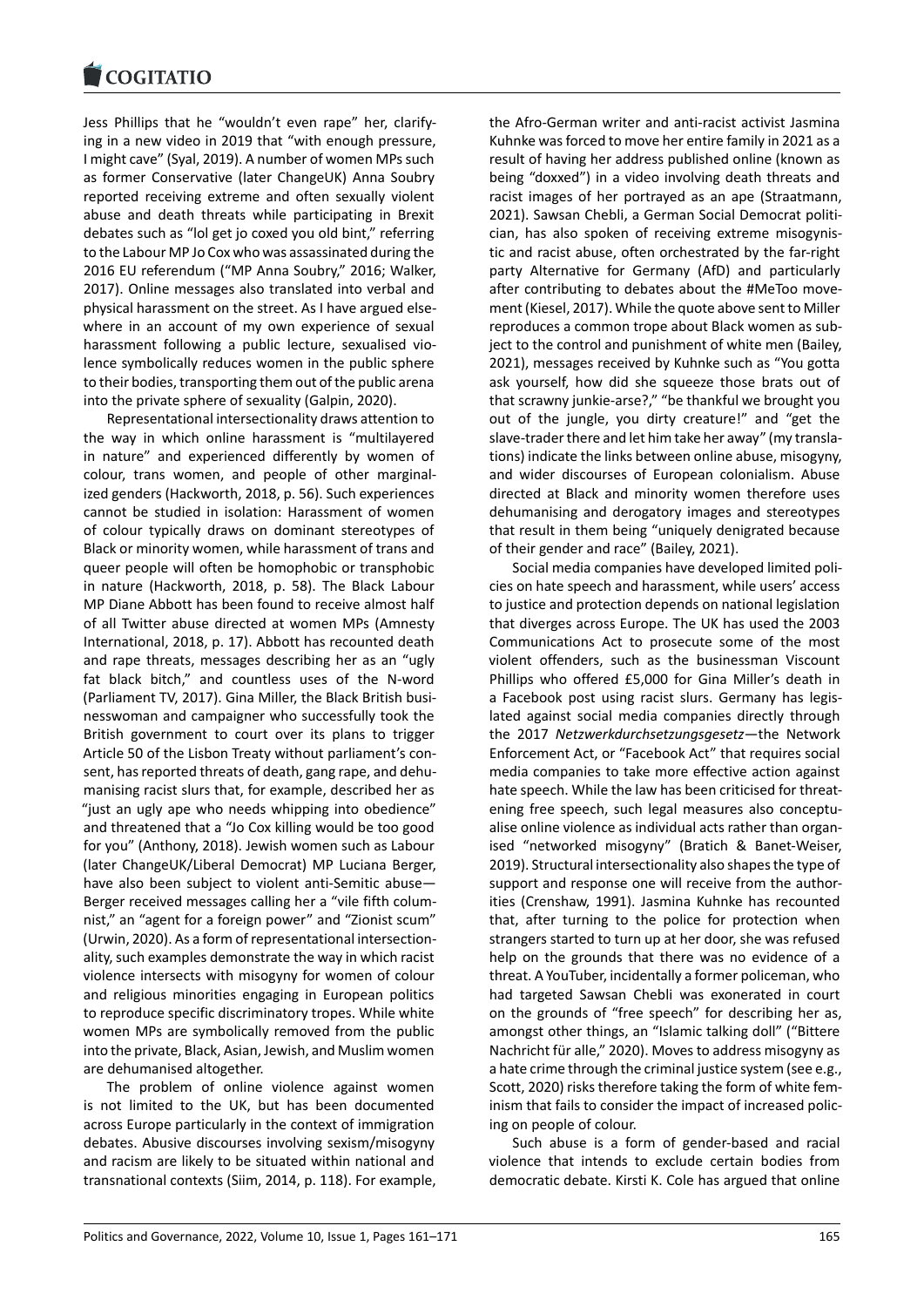#### COQUIATIO

violence constitutes "disciplinary rhetoric" with the goal [to "silence the wom](https://www.cogitatiopress.com)en participating in public" (Cole, 2015, p. 356). Bridget Gelms has coined the term "volatile visibility" to describe the "abusive and poten‐ tially dangerous consequences that arise from particu‐ lar moments of online publicity" (Gelms, 2020). Women often turn to self‐censorship, through anonymity, chang‐ ing what they write about or withdrawing from social media altogether (Jane, 2014, p. 536). Jess Phillips has spoken of her need to place heavy restrictions on her Twitter feed, which reduced her ability to engage with constituents, while Sawsan Chebli was forced to deac‐ tivate her Facebook account. Eighteen women MPs stepped down from the UK Parliament in 2019, many citing the impact of the abuse they received (Perraudin & Murphy, 2019). The murder of Jo Cox and the experi‐ ences of women such as Jasmina Kuhnke demonstrate the very real risk faced by women, nonbinary, agender, and gender‐variant people in public life that is not lim‐ ited to the digital world but extends to offline threats to life. Yet, we know very little about the secondary impact the abuse of women in public life has on younger or lower‐profile people who may otherwise have chosen to use their voice in public debates but opt out because of the likelihood of abuse/harassment.

### **4. Subaltern Digital Public Spheres—Spaces of Resistance?**

Despite the abuse and violence to which many are sub‐ jected online, social media can also provide spaces of resistance for minoritized groups. The possibility of mul‐ tiple digital public spheres is acknowledged as a way for marginalised groups to become empowered through the particular platform affordances of social media (see e.g., Barisione & Michailidou, 2017, p. 15). Yet, the possibilities for such engagement with European poli‐ tics requires further theoretical specificity. Nancy Fraser argues that a single, comprehensive public sphere is undesirable in unequal societies. Instead, she envisages "subaltern counter‐publics" as "parallel discursive arenas where members of subordinated social groups invent and circulate counterdiscourses" (Fraser, 1992, p. 67). Through subaltern counter‐publics, narrow understand‐ ings of "public" and "private" matters that exclude cer‐ tain topics from debate can be expanded to incorporate marginalised group interests (1992, p. 73). Akane Kanai and Caitlin McGrane introduce the concept of a "feminist filter bubble," defined as "digital spaces in which sexist, misogynist and anti‐feminist content is 'filtered out' so that focused feminist content and discussions can occur" (Kanai & McGrane, 2020, p. 2). Such spaces constitute a "vital form of protection" for feminist debate that has, for many, become a "material necessity" on social media (Kanai & McGrane, 2020, p. 2).

"Filtering practices" provide essential tools for femi‐ nist and anti‐racist activism around global, transnational, and European issues that can mobilise alternative dis‐ courses and spark wider change (Wahba, 2016, p. 66). The #BlackLivesMatter and #MeToo movements have demonstrated the value of social media in facilitating global grassroots activism by offering a platform to peo‐ ple usually marginalised from mainstream media and formal politics and an opportunity to challenge main‐ stream narratives. Originating as a hashtag in 2013, #BlackLivesMatter resulted in widespread protests in 2020 not just in the US but also across Europe, bring‐ ing conversations about structural racism and colonial legacies to a wider public. #MeToo offered people a way to publicly share their experiences of sexual assault. Within EU debates specifically, dedicated grassroots women's campaigns have emerged such as the UK‐based "Women Against Hate" (formerly Women Against UKIP) Facebook page, the German‐based "Frauen Gegen die AfD" (Women Against the AfD) page and the Austrian "Omas Gegen Rechts" (Grandmas Against the Right). Social media also facilitates intersectional mobilisation. Black women use social media to communicate and build community across local, regional, and national bor‐ ders (Sobande, 2020, p. 106). Extending from the US to encompass cases in the UK and wider Europe, the #SayHerName campaign is a "transnational, intersec‐ tional narrative" aimed at raising awareness of Black cis and trans women victims of police brutality overlooked in mainstream discourse (Brown et al., 2017, p. 1841). As Moya Bailey finds, such practices of resistance by Black women constitute "a form of self‐preservation and harm reduction that disrupts the onslaught of the prob‐ lematic images that society perpetuates" (Bailey, 2021).

Yet, spaces of resistance also create different forms of exclusion and marginalisation. As Kanai and McGrane note, feminist filter bubbles may not automatically be safe for everybody (2020, p. 2). Akwugo Emejulu's analy‐ sis of the anti‐Trump Women's Marches (Emejulu, 2018) and Allison Phipps' examination of white feminism in the #MeToo movement demonstrate the way in which narratives of white women's victimhood have repro‐ duced "colonial archetypes of people of colour as aggres‐ sive and frightening" (Phipps, 2021, p. 84), resulting in discursive overlap and indeed complicity with radical right politics in Europe. Using Crenshaw's political inter‐ sectionality, we can see how women of colour, trans women, and nonbinary, agender, and gender-variant people are excluded from feminist campaigns through the universalisation of white cis women's experiences (Crenshaw, 1991, p. 1252). In the European public sphere, the incorporation of gender equality into understand‐ ings of the nation has othered Muslim men and silenced Muslim women's voices within gender activism (Siim, 2014, p. 122). This pattern became visible in responses to the Cologne sexual assaults on New Year's Eve 2016, which, despite anti-racist feminist attempts to change the discourse via the Twitter campaign #ausnahmlos (#noexcuses), resulted in a crackdown on immigration and deportations of Muslim refugees (Boulila & Carri, 2017). Islamophobic tweets that called for the protection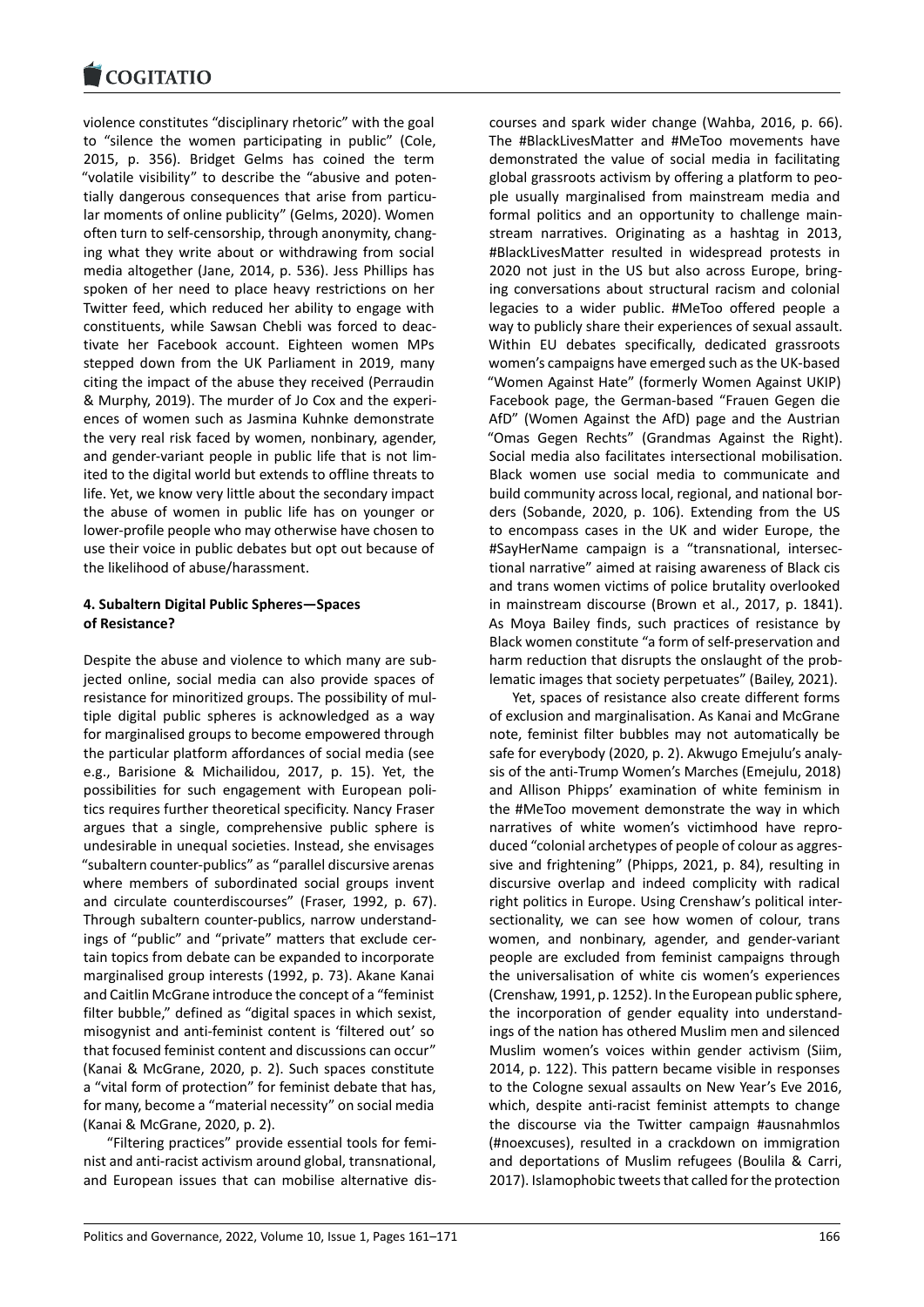of "Western" women from Muslim men were prominent [during the Brexit refe](https://www.cogitatiopress.com)rendum (Evolvi, 2018, p. 11).

Recent years have also seen a concerning increase in transphobic discourse online (Brandwatch & Ditch The Label, 2019). The increasing focus of nationalist movements in Europe on LGBTQ+ rights has also found social media support amongst trans‐exclusionary radi‐ cal feminists whose objective is to bar trans women from so-called "women-only spaces" (Anarchasteminist & Moore, 2021). Online transphobia has materialised in legislation in context‐specific ways: According to Ruth Pearce et al., at the same time that Hungarian President Viktor Orbán tabled anti‐trans laws under the guise of conservative nationalist family values, the UK govern‐ ment was proposing anti‐trans policies via the discourse of " 'respectable' middle‐class feminism" (Pearce et al., 2020, p. 884). As Allison Phipps notes, trans‐exclusionary campaigns rely on "accounts of sexual victimisation, set alongside a construction of trans women as predatory and essentially male" (Phipps, 2021, p. 88). Such move‐ ments construct trans women as "monsters" who are then ousted from both the public and private domains thereby refused access to online subaltern feminist counter‐publics but also denied the humanity of "com‐ plex feelings or to claim victimhood on their own behalf" (Phipps, 2021, pp. 88–89). Following Allison Phipps, then, white cis women are able to claim a space within online public spheres but do this through the marginalisation and also dehumanisation of trans women and people of colour (Phipps, 2021, p. 90).

The same platforms that allow for the develop‐ ment of subaltern counter‐publics that contribute to the "emancipatory potential" of the public sphere therefore also facilitate the development of counter‐publics that may be damaging for democratic engagement. Literature on social media engagement in European politics has noted the way in which social media has facilitated the rise to prominence of so-called "counter-elites" such as, for example, Donald Trump (Michailidou et al., 2014, p. 39). The development of closed online communities has also been associated with the radicalisation of extreme‐right groups in Europe (Pavan & Caiani, 2017). Jess Phillips' report of receiving over 600 rape threats on Twitter in one night following Carl Benjamin's tweet (Snowdon, 2018) is one example of how online abuse is often orchestrated as "networked misogyny" (Bratich & Banet‐Weiser, 2019). Yet, we have a limited understand‐ ing of the links between the anti‐feminist "manosphere," transphobic groups, and radical right and extremist movements that impact on wider debates about politi‐ cal institutions and legitimacy.

Finally, structural intersectionality demonstrates how participation in subaltern counter-publics can be impeded by social media algorithms, policies, and platform affordances that perpetuate systemic discrimination. As Michailidou et al. argue, effective social media engagement requires not just being "allowed to speak out but to be heard" (2014, p. 64). Platforms

influence this ability through the demotion of content and more extreme measures such as account deletion and shadowbans—techniques which prevent accounts and content from appearing in search results or user news feeds (Are, 2021, pp. 2, 13). Caroline Are traces the "shadowban cycle" in which social media compa‐ nies, responding to public pressure over online abuse, "hit an easy target" of women's bodies (Are, 2021, pp. 13–14). The removal of content that is deemed unac‐ ceptably "sexual" or "private" has a disproportionate impact on women, LGBTQ+ people, sex workers, and people of colour, who may depend on social media for income or are constructed in overly sexualised ways in (trans)misogynistic discourse (Are, 2021, p. 3). Social media platforms determine who has a right to an online public presence, and who does not, through decisions shaped by business logics and dominant socio‐cultural norms about acceptability (Gillespie, 2015, p. 2).

These exclusions matter, infringing the "all‐affected principle" of the transnational public sphere. Radical right and nationalist parties promote conservative fam‐ ily values that target LGBTQ+ and gender equality rights, while their calls to strengthen border controls to crack down on "sex trafficking" result, as Nicola J. Smith notes, in policies that actually put migrant sex work‐ ers at greater risk of exploitation (Smith, 2020, p. 119). In the UK, sex workers from EU‐27 countries have been arrested or deported from Britain due to lacking the legal documentation of waged work required to obtain "settled status" following Brexit (Smith, 2020, p. 120). The effect of account deletions and shadowbans by social media companies is to reduce the opportunities of those most affected by such movements to mobilise in political debate. Social media platforms are not, therefore, akin to a modern inclusive "town square" or "coffee house" where "everybody is invited to participate" but capitalist structures that reproduce offline inequalities and patterns of gendered and racialised exclusion.

# **5. Conclusion**

The literature on social media engagement in Europe has demonstrated both the possibilities for transnational online engagement with European politics alongside the risks posed by filter bubbles and radical right and nation‐ alist counter‐publics for European democracy. The appli‐ cation of intersectional feminist theory aims to build on this work by exploring the possibilities for and bar‐ riers to social media participation through the lens of gender and race. There are two vital areas of research here that are "underpinned by a pressing ethical impera‐ tive" (Jane, 2014, p. 542): firstly, to gain a deeper under‐ standing of the nature of online violence directed at women, nonbinary, agender, and gender‐variant peo‐ ple within social media debates about European pol‐ itics; secondly, to better understand the impact this violence is having on inclusive and participatory demo‐ cratic debate about European politics; and thirdly, to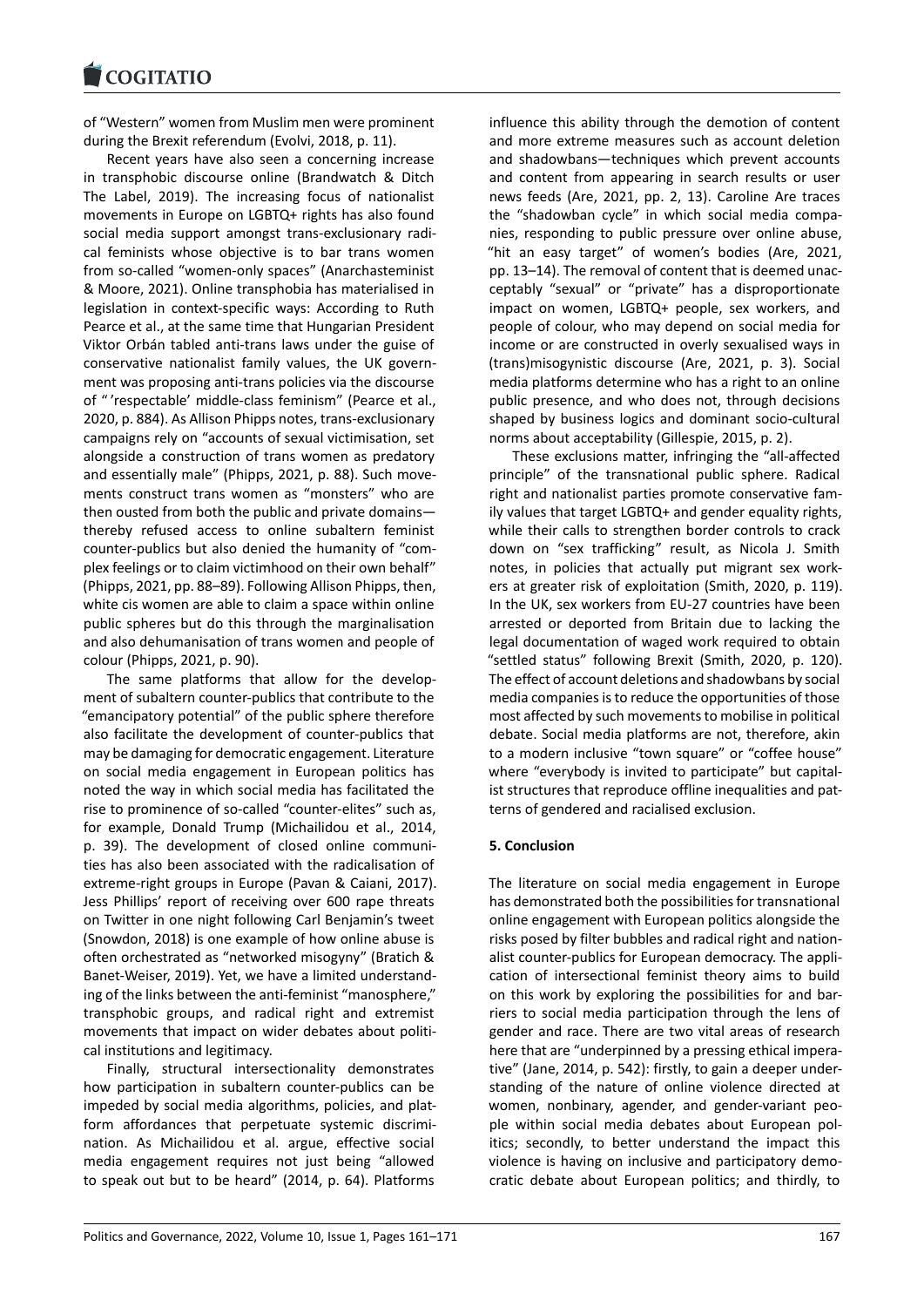#### COQUIATIO

understand the opportunities and barriers created by [social media for spa](https://www.cogitatiopress.com)ces of resistance. If debates about European politics are considered to be taking place in transnational digital spaces, and particular groups are either actively/violently excluded or marginalised through self‐censorship, such debates cannot be demo‐ cratically legitimate.

Such a research agenda nevertheless presents social media scholars with methodological challenges. Quantitative content or sentiment analysis of "big data"—often in collaboration with computer scientists is mainstream within the political science literature, iden‐ tifying the issues raised and actors engaged in public social media communication, as well as the geograph‐ ical or territorial scope of debates. Discourse analysis of online tweets and comments is also common, while social network analysis is growing as a key approach. Yet, while offering the possibility of valuable and much needed data, such methods will only take us so far in the study of online abuse and resistance through subaltern counter‐publics due to ethical and practical limitations. Firstly, much of the data required is not "public." Abusive or harassing messages are often sent privately through direct messages (DMs) or emails and often orchestrated via message boards and communities on the "dark web." While of course a lot of hateful or abusive messages are circulated in the public domain, many of the worst comments can nevertheless be moderated, especially on public pages with attentive administrators.

Secondly, studies typically decide a priori what con‐ stitutes "non‐civic" or "abusive" content, focused on developing "uniform criteria" for content that violates democratic norms (Jane, 2014, p. 537). Yet, what is considered "abusive," "hostile" or "threatening" to one person may be perceived very differently to another. As such, Emma A. Jane's definition of "e‐bile" is left open—requiring solely the use of technology and being "perceived by a sender, receiver, or outside observer as involving hostility" (Jane, 2014, p. 533). Our under‐ standing of online abuse needs to shift from an exclusive focus on content to an analysis of the *impact* on individu‐ als and the wider democratic system. Thirdly, resistance practices within subaltern counter‐publics are likely to take place in, for example, closed groups on Facebook, or as community conversations via hashtags or tempo‐ rary stories outside of "mainstream" forums and arenas. The nature of subaltern counter‐spheres is often that they cannot be ethically studied without the explicit con‐ sent and approval of community members and may need to involve researchers who belong to the communities being analysed.

To answer intersectional questions about social media engagement in Europe, we therefore need to expand our methodological repertoire and consider tools such as digital ethnography, interviews, sur‐ veys, participatory and arts‐based research, and more. The use of such tools, furthermore, needs to be under‐ pinned by a reflexive and critical feminist epistemology

that examines issues of power in academic research and explicitly aims at the transformation of gender and racial oppression in European politics in both the online *and* offline spheres. Such tools are already in use amongst (Black) feminist media scholars (see e.g., Bailey, 2021; Sobande, 2020), yet, conspicuous by their absence in political science.

### **Acknowledgments**

Many thanks to Tara Windsor, Fran Amery, and Patrick Vernon for alerting me to some of the sources used in this article, to the POLSIS Writing Group for facilitating the development of this piece, and to the two anonymous reviewers for their helpful feedback. This publication is published with the support of the Erasmus+ programme of the European Union. It is part of the Jean Monnet Networks project "Post‐Truth Politics, Nationalism and the (De)Legitimation of European Integration."

### **Conflict of Interests**

The author declares no conflict of interests.

### **References**

- Amnesty International. (2018). *#ToxicTwitter: Violence and abuse against women online*. https://www. amnesty.org/en/documents/act30/8070/2018/en
- Anarchasteminist, & Moore, M. (2021, March 18). Alert: Transphobic feminism and far right activism rapidly converging. *Trans Safety Network*. [https://](https://www.amnesty.org/en/documents/act30/8070/2018/en) [transsafety.network/posts/gcs‐and‐the‐right](https://www.amnesty.org/en/documents/act30/8070/2018/en)
- Anthony, A. (2018, August 19). Gina Miller: "I was abso‐ lutely shocked, I didn't know those attitudes still existed." *The Guardian*. https://www.theg[uardian.](https://transsafety.network/posts/gcs-and-the-right) [com/politics/2018/aug/19/gina‐miller‐rise‐life](https://transsafety.network/posts/gcs-and-the-right)‐ lessons‐in‐speaking‐out‐brexit‐hatred‐interview
- Are, C. (2021). The shadowban cycle: An autoethnogra‐ phy of pole dancing, nudit[y and censorship on Insta‐](https://www.theguardian.com/politics/2018/aug/19/gina-miller-rise-life-lessons-in-speaking-out-brexit-hatred-interview) gram. *[Feminist Media Studies](https://www.theguardian.com/politics/2018/aug/19/gina-miller-rise-life-lessons-in-speaking-out-brexit-hatred-interview)*. Advance online publi‐ cation. [https://doi.org/10.1080/14680777.2021](https://www.theguardian.com/politics/2018/aug/19/gina-miller-rise-life-lessons-in-speaking-out-brexit-hatred-interview). 1928259
- Bailey, M. (2021). *Misogynoir transformed: Black women's digital resistance*. New York University Press.
- Bar[isione, M., & Michailidou, A. \(Eds.\). \(2017\).](https://doi.org/10.1080/14680777.2021.1928259) *Social media and European politics: Rethinking power and legitimacy in the digital era*. Palgrave Macmillan.
- Bennett, W. L., & Pfetsch, B. (2018). Rethinking political communication in a time of disrupted public spheres. *Journal of Communication*, *68*(2), 243–253.
- Bhambra, G. K. (2015). Whither Europe? Postcolonial versus neocolonial cosmopolitanism. *Interventions*, *18*(2), 1–16.
- "Bittere Nachricht für alle, die von Hetze betroffen sind" ["Bitter news for everyone affected by harassment campaigns"]. (2020, February 28). *Frankfurter*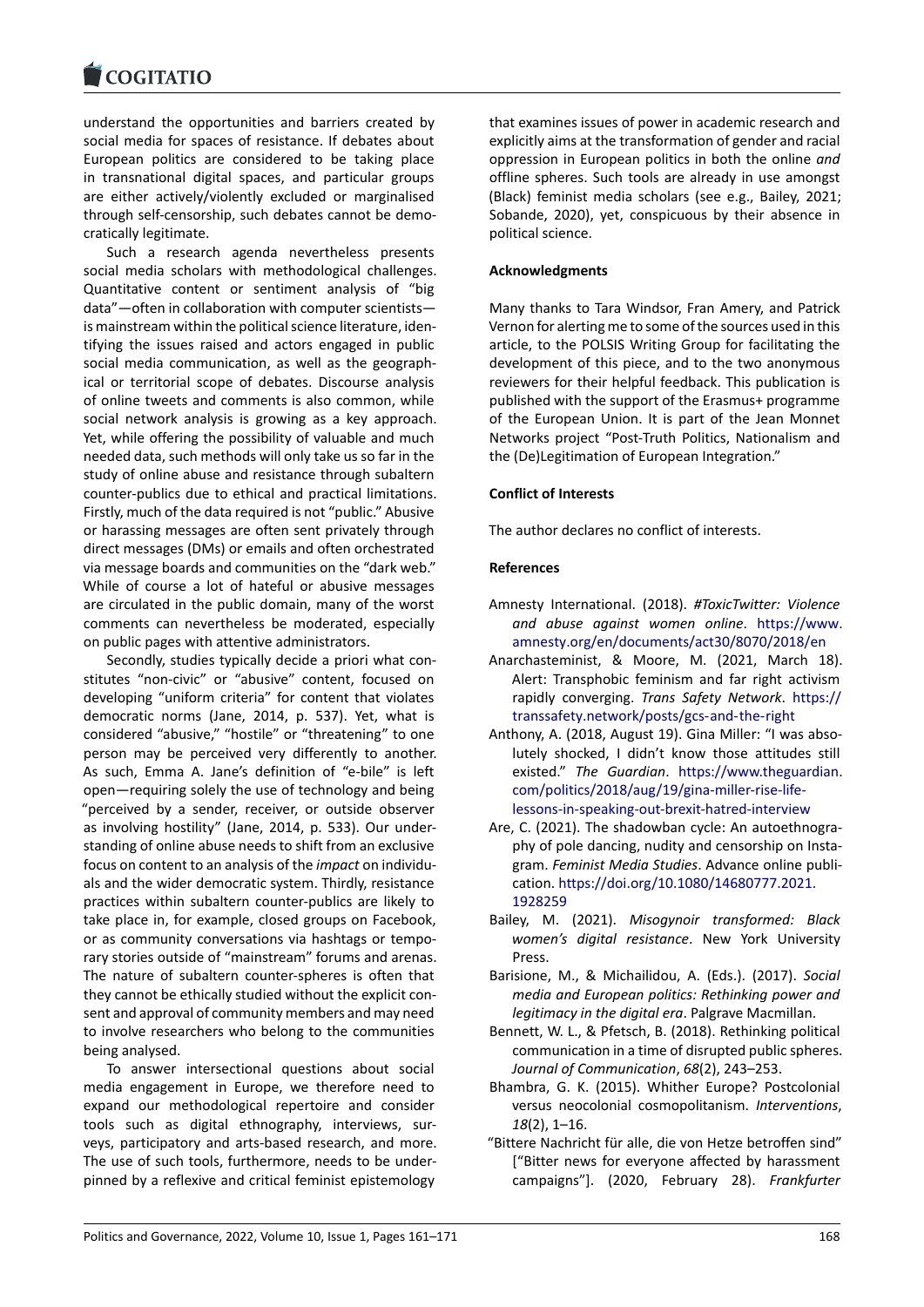#### COMITATIO

*Allgemeine Zeitung*. https://www.faz.net/aktuell/ [politik/inland/fal](https://www.cogitatiopress.com)l‐sawsan‐chebli‐youtuber‐wird‐ freigesprochen‐16655812.html

- Bossetta, M., Dutceac Segesten, A., & Trenz, H.‐J. (2017). Engaging with Europea[n politics through Twitter and](https://www.faz.net/aktuell/politik/inland/fall-sawsan-chebli-youtuber-wird-freigesprochen-16655812.html) [Facebook: Participation beyond the national? In](https://www.faz.net/aktuell/politik/inland/fall-sawsan-chebli-youtuber-wird-freigesprochen-16655812.html) M. [Barisone & A. Michailidou \(Eds](https://www.faz.net/aktuell/politik/inland/fall-sawsan-chebli-youtuber-wird-freigesprochen-16655812.html).), *Social media and European politics* (pp. 53–76). Palgrave.
- Bossetta, M., Dutceac Segesten, A., & Trenz, H.‐J. (2018). Political participation on Facebook during Brexit: Does user engagement on media pages stimulate engagement with campaigns? *Journal of Language and Politics*, *17*(2), 173–194.
- Boulila, S. C., & Carri, C. (2017). On Cologne: Gen‐ der, migration and unacknowledged racisms in Ger‐ many. *European Journal of Women's Studies*, *24*(3), 286–293.
- Brändle, V. K., Galpin, C., & Trenz, H.‐J. (2021). Brexit as "politics of division": Social media campaign‐ ing after the referendum. *Social Movement Stud‐ ies*. Advance online publication. https://doi.org/ 10.1080/14742837.2021.1928484
- Brandwatch, & Ditch The Label. (2019). *Exposed: The scale of transphobia online*. https://www. brandwatch.com/reports/transphob[ia](https://doi.org/10.1080/14742837.2021.1928484)
- Bra[tich, J., & Banet‐Weiser, S. \(2019\). Fr](https://doi.org/10.1080/14742837.2021.1928484)om pick‐up artists to incels: Con(fidence) games, networked misogyny, and the failure of neoliberalism. *Interna[tional Journal](https://www.brandwatch.com/reports/transphobia) [of Communication](https://www.brandwatch.com/reports/transphobia)*, *13*, 5003–5021.
- Brown, M., Ray, R., Summers, E., & Fraistat, N. (2017). #SayHerName: A case study of intersectional social media activism. *Ethnic and Racial Studies*, *40*(11), 1831–1846.
- Chen, G. M., & Pain, P. (2017). Normalizing online com‐ ments. *Journalism Practice*, *11*(7), 876–892.
- Cole, K. K. (2015). "It's like she's eager to be ver‐ bally abused": Twitter, trolls, and (en)gendering dis‐ ciplinary rhetoric. *Feminist Media Studies*, *15*(2), 356–358.
- Collins, P. H. (2015). Intersectionality's definitional dilem‐ mas. *Annual Review of Sociology*, *41*(1), 1–20.
- Crenshaw, K. (1989). Demarginalizing the intersection of race and sex: A Black feminist critique of antidis‐ crimination doctrine, feminist theory and antiracist politics. *University of Chicago Legal Forum*, *1989*(1), 139–167.
- Crenshaw, K. (1991). Mapping the margins: Intersection‐ ality, identity politics, and violence against women of color. *Stanford Law Review*, *43*(6), 1241–1299.
- De Wilde, P., Michailidou, A., & Trenz, H.‐J. (2014). Con‐ verging on Euroscepticism: Online polity contesta‐ tion during European Parliament elections. *European Journal of Political Research*, *53*(4), 766–783.
- Emejulu, A. (2018). On the problems and possibilities of feminist solidarity: The Women's March one year on. *IPPR Progressive Review*, *24*(4), 267–273.
- European Commission. (2016). *The EU code of conduct on countering illegal hate speech online*. European

Union. https://ec.europa.eu/info/policies/justice‐ and‐fundamental‐rights/combatting‐ discrimination/racism‐and‐xenophobia/eu‐code‐ conduct‐countering‐illegal‐hate‐speech‐online\_en

- European [Institute for Gender Equality. \(2017\).](https://ec.europa.eu/info/policies/justice-and-fundamental-rights/combatting-discrimination/racism-and-xenophobia/eu-code-conduct-countering-illegal-hate-speech-online_en) *Cyber [violence against women and girl](https://ec.europa.eu/info/policies/justice-and-fundamental-rights/combatting-discrimination/racism-and-xenophobia/eu-code-conduct-countering-illegal-hate-speech-online_en)s*. https://eige. [europa.eu/publications/cyber‐violence‐against‐](https://ec.europa.eu/info/policies/justice-and-fundamental-rights/combatting-discrimination/racism-and-xenophobia/eu-code-conduct-countering-illegal-hate-speech-online_en) [women‐and‐girls](https://ec.europa.eu/info/policies/justice-and-fundamental-rights/combatting-discrimination/racism-and-xenophobia/eu-code-conduct-countering-illegal-hate-speech-online_en)
- Evolvi, G. (2018). Hate in a Tweet: Exploring internet‐ based Islamophobic discourses. *Religions*, *9*[\(10\), Arti‐](https://eige.europa.eu/publications/cyber-violence-against-women-and-girls) [cle 307.](https://eige.europa.eu/publications/cyber-violence-against-women-and-girls)
- Fla[xman, S., Goel, S](https://eige.europa.eu/publications/cyber-violence-against-women-and-girls)., & Rao, J. (2016). Filter bubbles, echo chambers, and online news consumption. *Pub‐ lic Opinion Quarterly*, *80*(Suppl. 1), 298–320.
- Fraser, N. (1989). *Unruly practices : Power, discourse, and gender in contemporary social theory*. University of Minnesota Press.
- Fraser, N. (1992). Rethinking the public sphere: A contri‐ bution to the critique of actually existing democracy. In C. Calhoun (Ed.), *Habermas and the public sphere* (pp. 109–142). MIT Press.
- Fraser, N. (2007). Transnationalizing the public sphere: On the legitimacy and efficacy of public opinion in a post‐Westphalian world. *Theory, Culture & Society*, *24*(4), 7–30.
- Galpin, C. (2020, January 31). On resisting. *Feminist Aca‐ demic Collective*. https://feministacademiccollective. wordpress.com/2020/01/31/on‐resisting
- Galpin, C., & Trenz, H.‐J. (2019). Participatory populism: Online discussion forums on mainstream news sites during the 2014 [European Parliament election.](https://feministacademiccollective.wordpress.com/2020/01/31/on-resisting) *Jour‐ [nalism Practice](https://feministacademiccollective.wordpress.com/2020/01/31/on-resisting)*, *13*(7), 781–798.
- Gelms, B. (2020). Volatile visibility: How online harass‐ ment makes women disappear. In J. Reyman & E. M. Sparby (Eds.), *Digital ethics: Rhetoric and responsibil‐ ity in online aggression* (pp. 179–194). Routledge.
- Gillespie, T. (2015). Platforms intervene. *Social Media + Society, 1*(1). https://doi.org/10.1177/205630511 5580479
- Guerrina, R., Haastrup, T., Wright, K. A. M., Masselot, A., MacRae, H., & Cavaghan, R. (2018). Does European Union studies h[ave a gender problem? Experiences](https://doi.org/10.1177/2056305115580479) [from rese](https://doi.org/10.1177/2056305115580479)arching Brexit. *International Feminist Jour‐ nal of Politics*, *20*(2), 252–257.
- Habermas, J. (1984). *Theory of communicative action. Volume I: Reason and the rationalization of society*. Beacon Press.
- Habermas, J. (1999). *The structural transformation of the public sphere. An inquiry into a category of bourgeois society*. MIT Press.
- Hackworth, L. (2018). Limitations of "just gender": The need for an intersectional reframing of online harass‐ ment discourse and research. In J. R. Vickery & T. Everbach (Eds.), *Mediating misogyny* (pp. 51–70). Pal‐ grave Macmillan.
- Heft, A., Wittwer, S., & Pfetsch, B. (2017). Divided they Tweet? A comparative analysis of Twitter net‐ works of pro‐ and anti‐EU parties. In M. Caiani &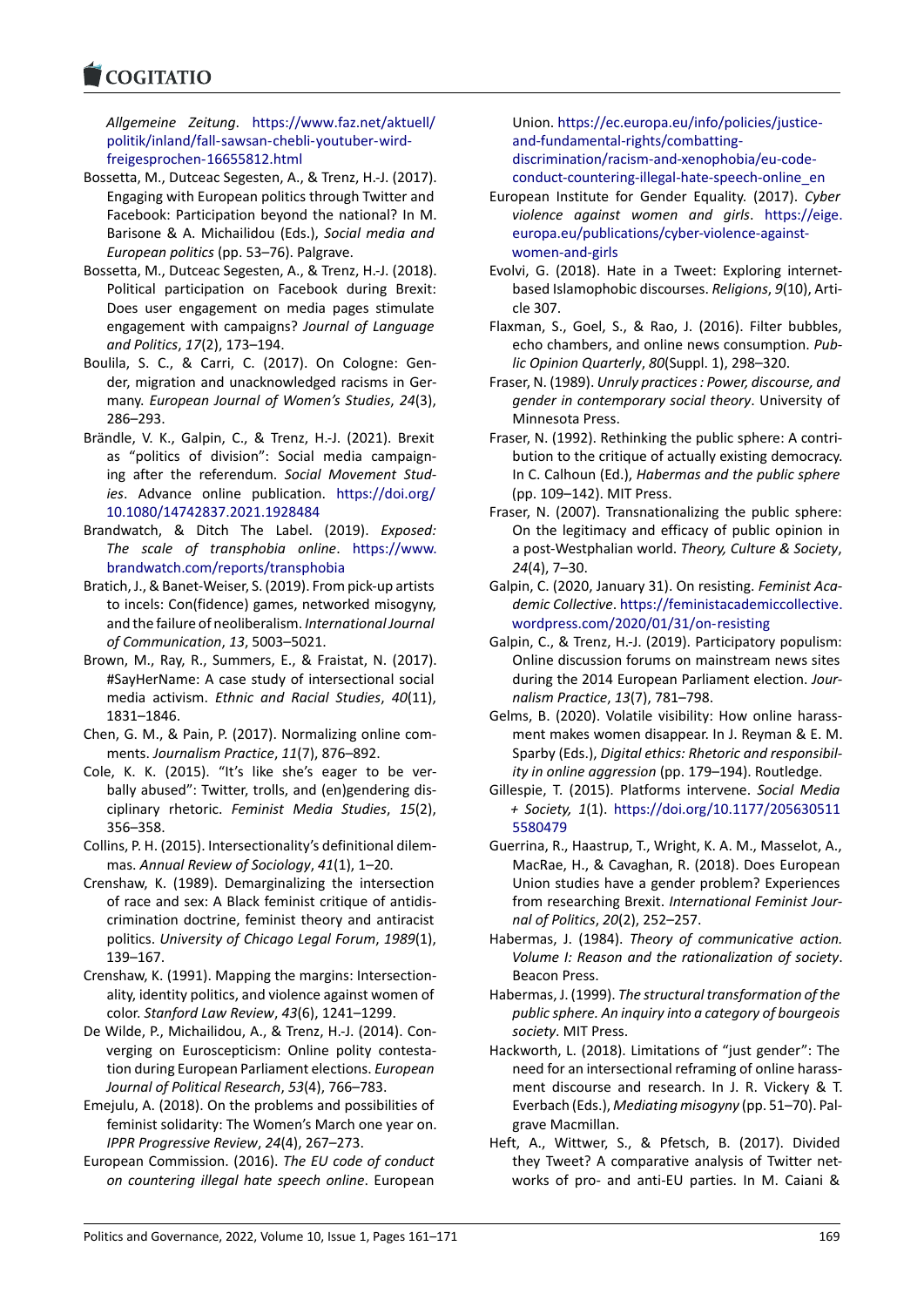#### COQUATIO

S. Guerra (Eds.), *Euroscepticism, democracy and the media: Communicating Europe, contesting Europe* [\(pp. 195–218\). Pa](https://www.cogitatiopress.com)lgrave Macmillan.

- Hooper, C. (2000). Disembodiment, embodiment and the construction of hegemonic masculinity. In G. Youngs (Ed.), *Political economy, power and the body : Global perspectives* (pp. 31–51). Macmillan.
- Jane, E. A. (2014). "Your a ugly, whorish, slut." *Feminist Media Studies*, *14*(4), 531–546.
- Kanai, A., & McGrane, C. (2020). Feminist filter bubbles: Ambivalence, vigilance and labour. *Information, Com‐ munication & Society*. Advance online publication. https://doi.org/10.1080/1369118X.2020.1760916
- Kantola, J., & Lombardo, E. (2017). Feminist political anal‐ ysis: Exploring strengths, hegemonies and limitations. *Feminist Theory*, *18*(3), 323–341.
- Kie[sel, R. \(2017, December 28\). Sawsan Chebli zu Ha](https://doi.org/10.1080/1369118X.2020.1760916)te Speech: "Es gibt eine autoritäre Revolte" [Sawsan Chebli on hate speech: "There is an authoritarian revolt"]. *Vorwärts*. https://www.vorwaerts.de/ artikel/sawsan‐chebli‐hate‐speech‐gibt‐autoritaere‐ revolte‐0
- Kolko, B. E., Nakamura, L., & Rodman, G. B. (2000). *Race in cyberspace*. Rou[tledge.](https://www.vorwaerts.de/artikel/sawsan-chebli-hate-speech-gibt-autoritaere-revolte-0)
- Mic[hailidou, A., Trenz, H.‐J., & De Wilde, P. \(2014\).](https://www.vorwaerts.de/artikel/sawsan-chebli-hate-speech-gibt-autoritaere-revolte-0) *The [internet a](https://www.vorwaerts.de/artikel/sawsan-chebli-hate-speech-gibt-autoritaere-revolte-0)nd European integration: Pro‐ and anti‐EU debates in online news media*. Barbara Budrich Publishers.
- MP Anna Soubry contacts police over "Jo Cox" tweet. (2016, December 2). *BBC News*. https://www.bbc.co. uk/news/uk‐england‐nottinghamshire‐38180748
- Parliament TV. (2017, July 12). Diane Abbott's powerful speech describing "mindless" online abuse—video. *The Guardian*. https://www.the[guardian.com/](https://www.bbc.co.uk/news/uk-england-nottinghamshire-38180748) [politics/video/2017/jul/12/diane‐abbotts‐powerfu](https://www.bbc.co.uk/news/uk-england-nottinghamshire-38180748)l‐ speech‐describing‐mindless‐online‐abuse‐video
- Pavan, E., & Caiani, M. (2017). "Not in my Europe": Extreme right [online networks and their con](https://www.theguardian.com/politics/video/2017/jul/12/diane-abbotts-powerful-speech-describing-mindless-online-abuse-video)testa‐ [tion of EU legitimacy. In M. Caiani & S. Guerra \(Eds.\)](https://www.theguardian.com/politics/video/2017/jul/12/diane-abbotts-powerful-speech-describing-mindless-online-abuse-video), *[Euroscepticism, democracy and the media: Comm](https://www.theguardian.com/politics/video/2017/jul/12/diane-abbotts-powerful-speech-describing-mindless-online-abuse-video)uni‐ cating Europe, contesting Europe* (pp. 169–193). Pal‐ grave Macmillan.
- Pearce, R., Erikainen, S., & Vincent, B. (2020). Afterword: TERF wars in the time of Covid‐19. *The Sociological Review*, *68*(4), 882–888.
- Perraudin, F., & Murphy, S. (2019, October 31). Alarm over number of female MPs stepping down after abuse. *The Guardian*. https://www.theguardian. com/politics/2019/oct/31/alarm‐over‐number‐ female‐mps‐stepping‐down‐after‐abuse
- Phipps, A. (2021). White tears, white rage: Victimhood and (as) violence in mains[tream feminism.](https://www.theguardian.com/politics/2019/oct/31/alarm-over-number-female-mps-stepping-down-after-abuse) *European [Journal of Cultural Studies](https://www.theguardian.com/politics/2019/oct/31/alarm-over-number-female-mps-stepping-down-after-abuse)*, *24*(1), 81–93.
- Ro[ose, J., Sommer, M., Scholl, F., Kousis, M., K](https://www.theguardian.com/politics/2019/oct/31/alarm-over-number-female-mps-stepping-down-after-abuse)anellopou‐ los, K., & Loukakis, A. (2017). Debating responsibility on the eurozone crisis in traditional media newspa‐ per reporting in Greece and Germany under a social media lens. In M. Barisone & A. Michailidou (Eds.),

*Social media and European politics* (pp. 267–290). Palgrave.

- Scott, J. (2020, September 23). Misogyny: Women "should be protected" under hate crime laws. *BBC News*. https://www.bbc.co.uk/news/uk‐politics‐ 54254541
- Siim, B. (2012). Intersections of gender and diversity— A European perspective. In B. Siim & M. Mokre (Eds.), *[Negotiating gender and diversity in an e](https://www.bbc.co.uk/news/uk-politics-54254541)mer‐ [gent Euro](https://www.bbc.co.uk/news/uk-politics-54254541)pean public sphere* (pp. 3–21). Palgrave Macmillan.
- Siim, B. (2014). Political intersectionality and democratic politics in the European public sphere. *Politics & Gen‐ der*, *10*(1), 117–124.
- Smith, N. J. (2020). *Capitalism's sexual history*. Oxford University Press.
- Smith, N. J., & Lee, D. (2015). What's queer about polit‐ ical science? *The British Journal of Politics and Inter‐ national Relations*, *17*(1), 49–63.
- Snowdon, K. (2018, June 12). Labour MP Jess Phillips received more than 600 rape threats in one night. *HuffPost*. https://www.huffingtonpost.co.uk/entry/ labour-mp-jess-phillips-600-rape-threats\_uk 5b1f894be4b0bbb7a0e1147b
- Sobande, F. (2020). *The digital lives of Black women in Britain*. Sp[ringer.](https://www.huffingtonpost.co.uk/entry/labour-mp-jess-phillips-600-rape-threats_uk_5b1f894be4b0bbb7a0e1147b)
- So[uthern, R., & Harmer, E. \(2019\). Twitter, Incivilit](https://www.huffingtonpost.co.uk/entry/labour-mp-jess-phillips-600-rape-threats_uk_5b1f894be4b0bbb7a0e1147b)y and ["everyday" gendered othering](https://www.huffingtonpost.co.uk/entry/labour-mp-jess-phillips-600-rape-threats_uk_5b1f894be4b0bbb7a0e1147b): An analysis of Tweets sent to UK Members of Parliament. *Social Science Computer Review*, *39*(2), 259–275.
- Straatmann, L. (2021, April 8). Monitor: Hass und Hetze im Netz: Kaum Schutz für Opfer ["Monitor: Online hate and harassment: There's hardly any protection for victims"]. *Das Erste*. https://www1.wdr.de/ daserste/monitor/sendungen/hetzte‐im‐netz‐ 100.amp
- Syal, R. (2019, May 7). Police investigate UKIP candidate over Jess Phillips rape comments. *[The Guardian](https://www1.wdr.de/daserste/monitor/sendungen/hetzte-im-netz-100.amp)*. [https://www.theguardian.com/politics/2019/](https://www1.wdr.de/daserste/monitor/sendungen/hetzte-im-netz-100.amp)may/ [07/police](https://www1.wdr.de/daserste/monitor/sendungen/hetzte-im-netz-100.amp)‐investigating‐ukip‐candidate‐youtube‐ carl‐benjamin‐jess‐phillips‐comments
- Urwin, R. (2020, November 1). Luciana Berger interview: [I'm still hounded for being Jewish—and I know](https://www.theguardian.com/politics/2019/may/07/police-investigating-ukip-candidate-youtube-carl-benjamin-jess-phillips-comments) [Jeremy Corbyn is antisemitic.](https://www.theguardian.com/politics/2019/may/07/police-investigating-ukip-candidate-youtube-carl-benjamin-jess-phillips-comments) *The Sunday Times*. [https://www.thetimes.co.uk/article/lu](https://www.theguardian.com/politics/2019/may/07/police-investigating-ukip-candidate-youtube-carl-benjamin-jess-phillips-comments)ciana‐berger‐ interview‐im‐still‐hounded‐for‐being‐jewish‐and‐i‐ know‐jeremy‐corbyn‐is‐antisemitic‐9n35dn5f5
- Wahba, D. (2016). Gendering the Egyptian revolution. In F. Sadiqi (Ed.), *[Women's movements in Post‐](https://www.thetimes.co.uk/article/luciana-berger-interview-im-still-hounded-for-being-jewish-and-i-know-jeremy-corbyn-is-antisemitic-9n35dn5f5) ["Arab Spring" North Africa](https://www.thetimes.co.uk/article/luciana-berger-interview-im-still-hounded-for-being-jewish-and-i-know-jeremy-corbyn-is-antisemitic-9n35dn5f5)* (pp. 61–74). Palgrave [Macmillan.](https://www.thetimes.co.uk/article/luciana-berger-interview-im-still-hounded-for-being-jewish-and-i-know-jeremy-corbyn-is-antisemitic-9n35dn5f5)
- Walker, P. (2017, December 15). Anna Soubry receives messages calling for her to be hanged as a traitor. *The Guardian*. https://www.theguardian.com/politics/ 2017/dec/15/anna‐soubry‐receives‐messages‐ calling‐for‐her‐to‐be‐hanged‐as‐a‐traitor‐brexit
- Zimmerman, T. (2017). Intersectionality: The fourth wave feminist Twi[tter community.](https://www.theguardian.com/politics/2017/dec/15/anna-soubry-receives-messages-calling-for-her-to-be-hanged-as-a-traitor-brexit) *Atlantis*, *38*(1), 54–70.